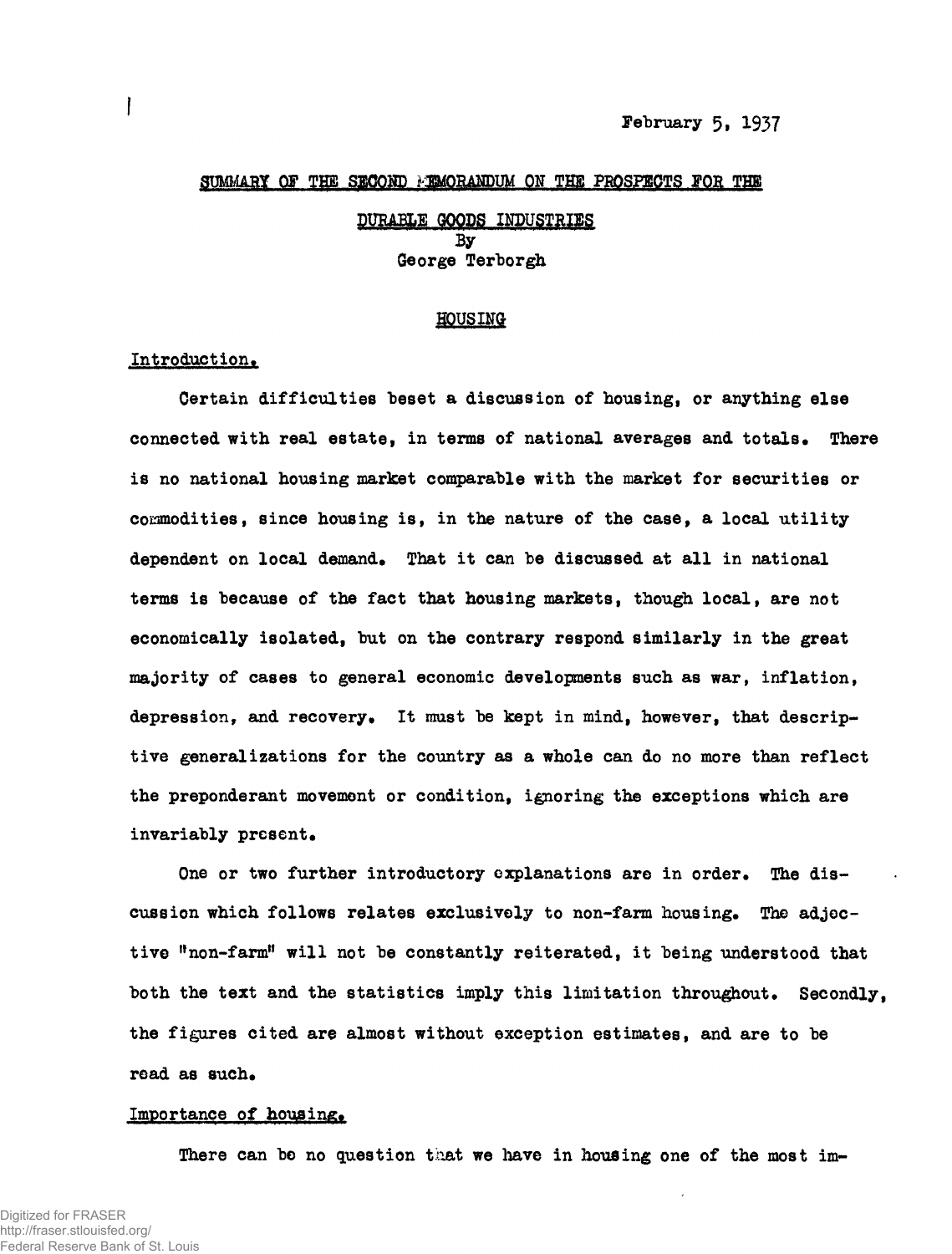portant of all durable goods. Expenditures for new construction and repairs in this field averaged over 5 billion dollars annually during the residential building boom of  $1923-1928$ , a figure which represents roughly 35 per cent of the total for consumers' durable goods, and 15 per cent of the total for all durable goods, in the same period. While the relative importance of housing over a long period is somewhat less (these percentages averaged 29 and  $12$ , respectively, over the past  $18$  years) it remains even on this basis a major component of the durable goods output.

The significance of residential construction from the standpoint of business fluctuations is greater than these relative magnitudes suggest, since it is subject to swings in activity more extreme than those which characterize the output of durable goods as a whole. During the low year of the depression, house building and repair operations were only 15 per cent of the previous high, as contrasted with  $45$  per cent for the output of all other durable goods.

# The consequences of durability.

One reason for the extreme amplitude of fluctuation in housing activity is the extraordinary durability of the product. New dwellings have an average life expectancy of somewhere between 50 and 100 years. Since the supply of residential structures in use in this country has been expanding continually since the beginning, a comparatively small fraction of the present stock is of advanced age (only 8 per cent of the housing in  $64$  cities covered by the Real Property Inventory in  $1933$  was over 50 years old) and the volume of old-age retirements is therefore relatively insignificant. The

Digitized for FRASER http://fraser.stlouisfed.org/ Federal Reserve Bank of St. Louis  $-2-$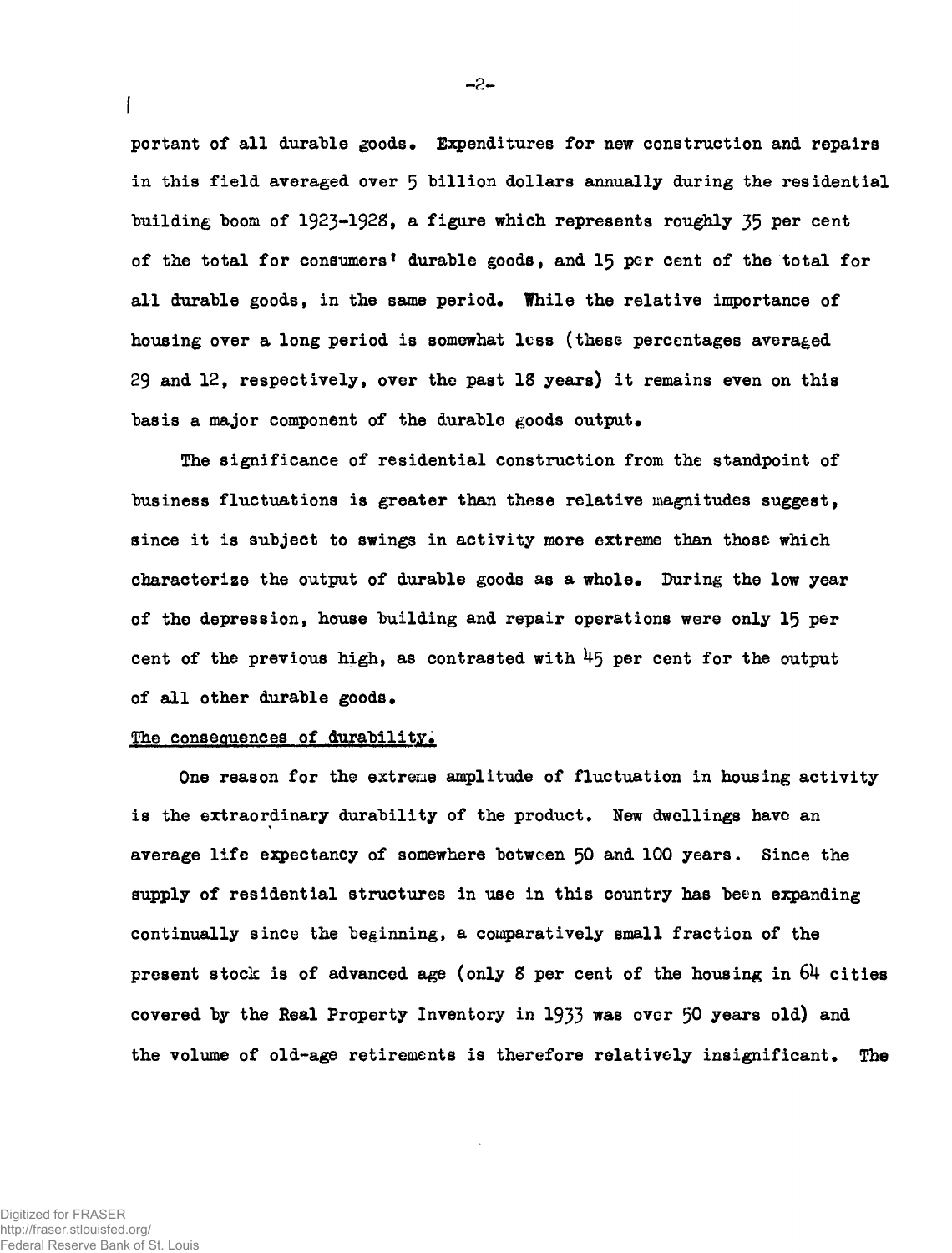annual demolition and wreckage from all causes, including wind, fire, and flood, have averaged in recent years much less than one half of one per cent of the amount of housing in use. This means that even with a complete suspension of new construction the existing supply of facilities contracts at an almost imperceptible rate, making possible a practically undiminished total consumption for several years.

There is another consequence of this extreme durability that should be noted. Since replacement demand is so insignificant, the market for new housing depends chiefly on a continued expansion in residential occupancy. (In the 'twenties replacement accounted for about 10 per cent of the new construction). During the past  $17$  years, for which estimates are available, the growth of non-farm occupancy in the United States averaged  $2-1$  per cent annually, but there were two years  $(1931$  and  $1932)$  when there was an actual shrinkage and one year (1923) when the growth was as high as  $\frac{1}{4}$ . Per cent, or twice the period average. Fluctuations in total volume of occupancy are relatively small, but fluctuations in the rate at which this volume grows are large. Since it is the rate of growth which controls the volume of new building activity (except for the comparatively insignificant replacement demand) construction tends to display a responsive instability.

# Timing of movements.

 $\mathbf l$ 

A review of housing construction since 1919 shows a movement with turning points differing quite widely from those recorded by most types of durable goods production, and by business activity in general. Thus residential building turned down in the middle of 1919, a year ahead of the break in business, and began rising early in  $1921$ , several months ahead of

-3-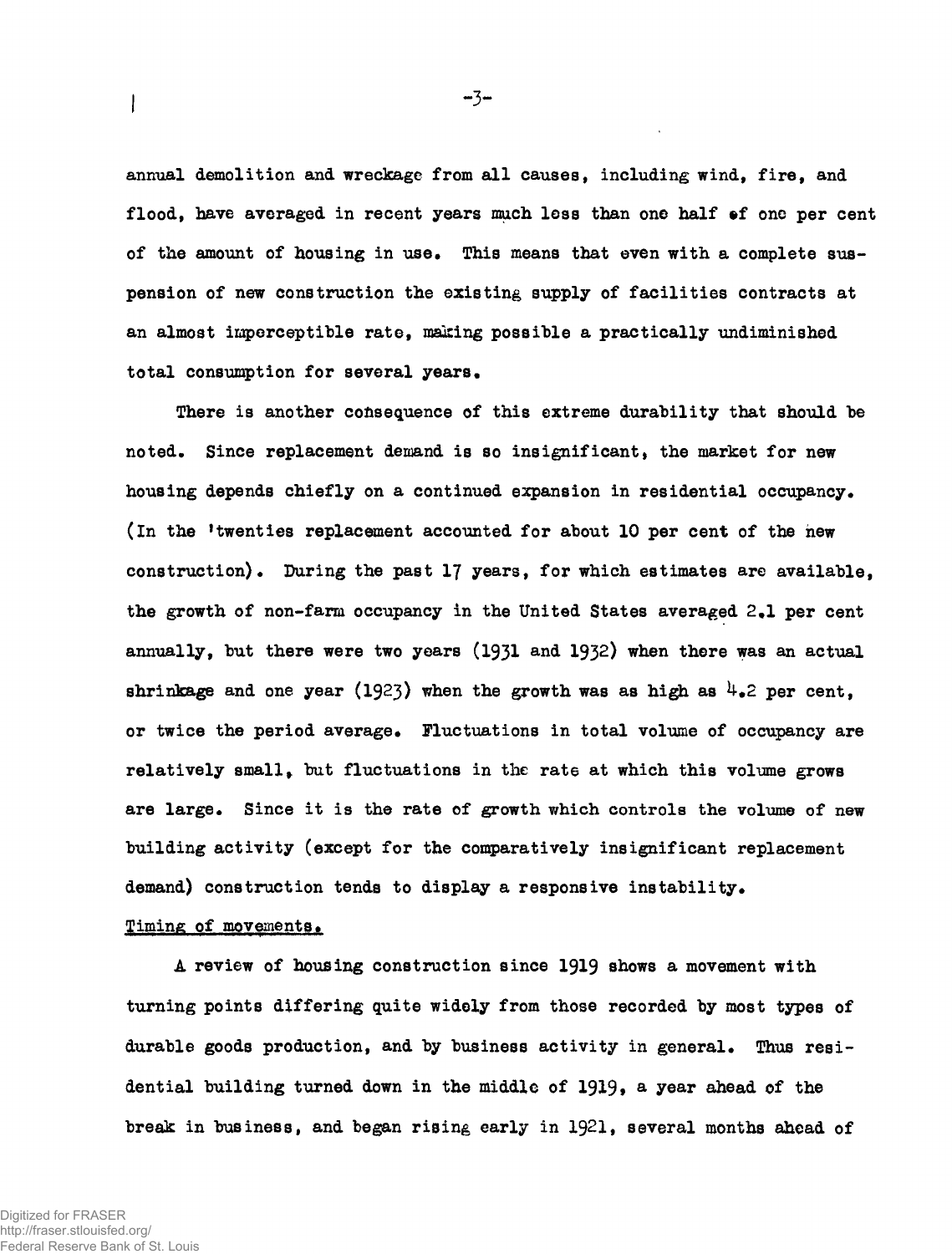the general recovery. Its next downturn came late in 1925, four years ahead of general recession, and the succeeding upturn appeared about the beginning of  $1935$ , almost two years after the business revival set in. It is apparent that housing construction has been in an exceptional degree a law unto itself.

**This is due not only to the fact that the demand for new housing moves in cycles differing from those which characterize most goods, but also to**  the fact that readjustments of supply to demand in this field proceed so **slowly, and with such inertia, that they are likely to over-compensate, and to give rise to swings in production that are at times out of phase with the swings of business in general•** 

Maladjustments of supply and demand in housing, as evidenced by an excess or deficiency of vacant dwellings, affect the output of new units largely in an indirect manner, through their effect on the rents and values of existing properties. Readjustments in sale and rental values are generally sluggish. Not only do rates on new leases respond with considerable inertia to changes in vacancy situations, but because of the fact that most rental contracts run for a year at a fixed return the average rates actually being paid and received lag well behind new lease rates. $^{1/2}$  As for movements in the selling prices of residential properties, these require typically a period of incubation before they gather force and velocity. Readjustments in both rents and values can therefore lag so far behind changes in vacancy situations that housing surpluses or shortages accumulate before new con-

**I** 

 $-4-$ 

 $1/$  This lag is aggravated, in upward movements, by the tendency of renewal rates to advance more slowly than rates on new contracts.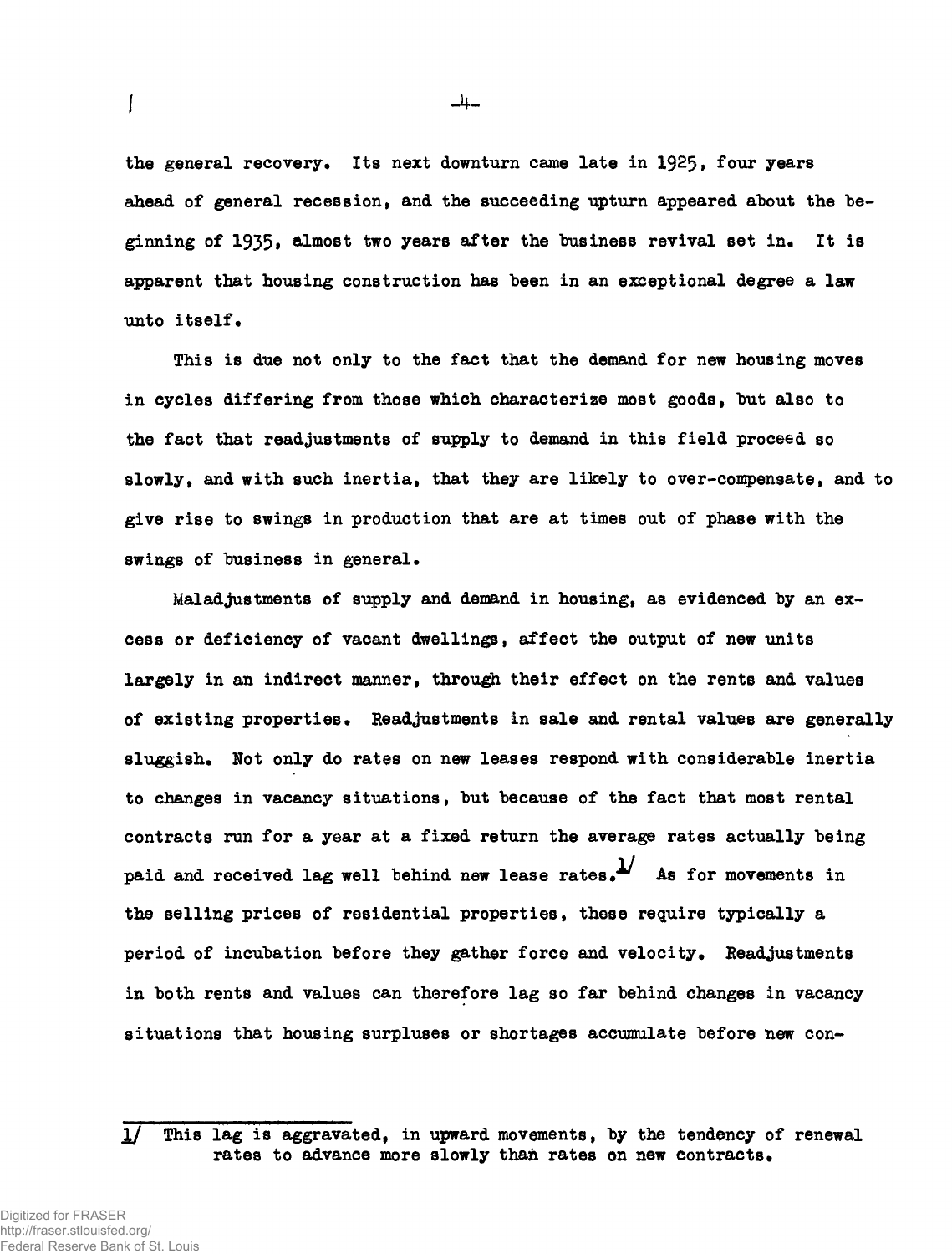struction is sufficiently curtailed or stimulated, as the case may be, to check the accumulation.

# Experience in the previous building boom.

**I** 

The World War occasioned a drastic curtailment of residential building, the volume for 1917 and 1918 being only about half that of the two preceding years. Housing shortages, which were confined during the period of hostilities largely to special war situations, became fairly general with demobilization of the military forces, and under the stimulus of rising rents and residential property values a sharp recovery in construction developed. This was cut short after a fow months by the skyrocketing of building costs.<sup>1/</sup> After the middle of 1919 activity dropped as rapidly as it had previously risen. As a result, the year 1920 saw a housing output comparable with the low level of 1917 and 1918.

The collapse of commodity prices in the fall of 1920 brought a marked reduction in building costs. Thus facilitated, and furthered by advancing rents and values for existing residential structures, construction revived again in 1921, but by that time the housing shortage had become acute. The general business recovery which followed the depression of that year was accompanied by an exceptionally rapid growth in non-farm residential occupancy, so that despite a truly spectacular upswing in residential construction no significant general alleviation of the housing shortage was achieved

 $1/$  A decline in the availability of mortgage money should be mentioned. It appears from fragmentary data that building money became decidedly scarce, partly because of rising long-term money rates generally, but chiefly because lenders became increasingly distrustful of the permanence of the high construction costs then prevalent.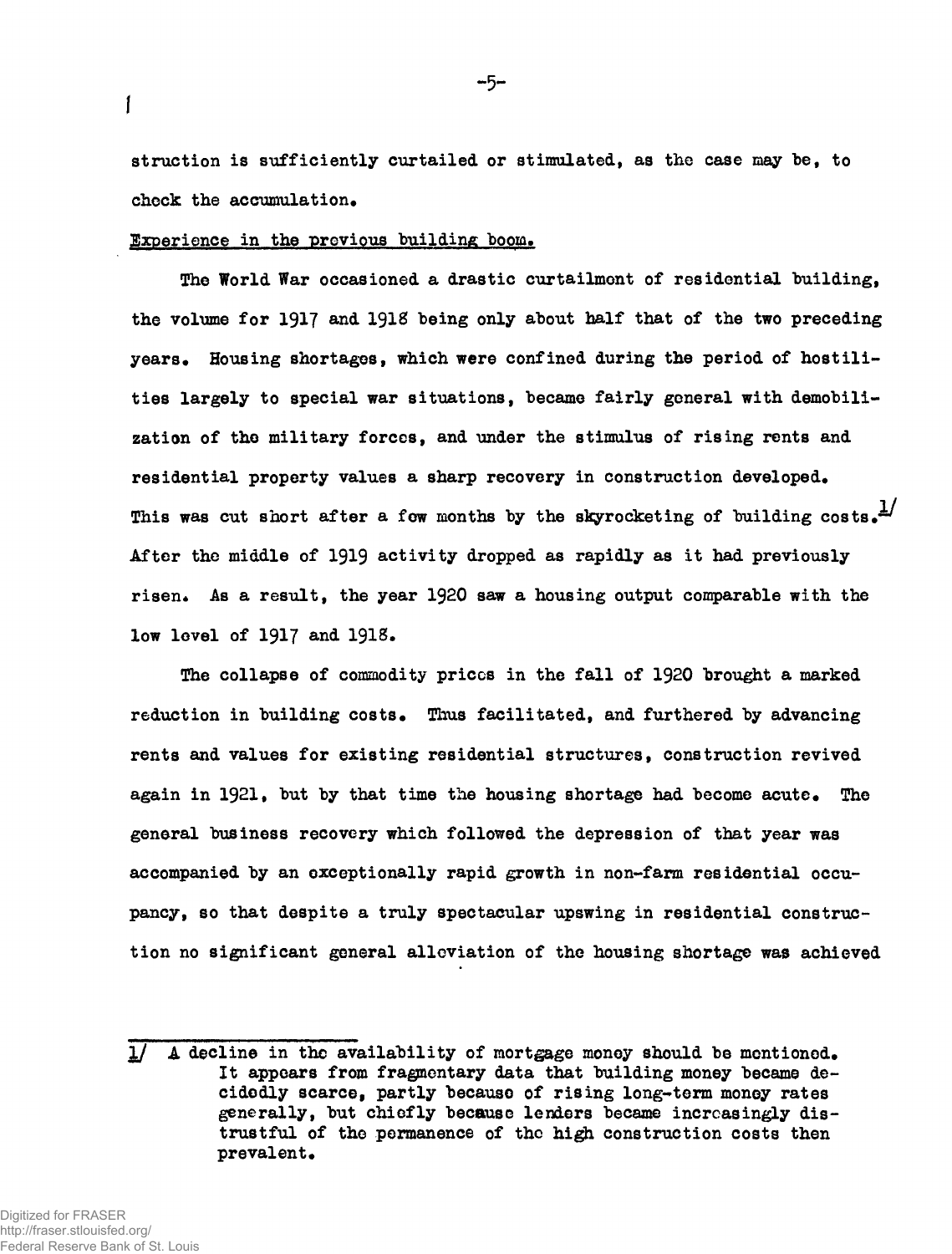until  $1924.$ <sup>1</sup>/ By that time rental and sale values for existing residential **property had reached so high a level that the incentive to build was intense, and construction activity was of boom proportions.** 

After 1923 there was a fairly steady decline in the annual growth of **non-farm occupancy. From a high of 800,000 dwelling units in that year,**  it receded to a level of about  $450,000$  in 1928 and 1929. So intense was **the building incentive developed by the prolonged housing shortage, however, and so great was the momentum of the boom, that construction mounted unti l 1925. Because of the decline in the growth of occupancy, this high level of output resulted in a rapid accumulation of vacancies in the existing supply of housing. While activity receded slightly after 1925, the decline in output in the next three years was less rapid than the decline in the annual addition to occupancy, so that the growth of vacancies continued. By 1928, these had reached a high level.** 

The slowness of this recession in building activity is worthy of **particular notice. While the rise in vacancies which began in I92U was followed after a few months by a decline in rental rates on new leases, it was a couple of years before this produced any significant decline in the average rate on al l leases outstanding, and at least as long before there was any marked softening of residential property values. By the time these declining tendencies appeared, the profit margins per unit obtained generally by contractors and developers had become so wide (a con-**

**I** 

-6-

The unusally rapid expansion of non-farm occupancy in 1922 and **1923 may be laid to the following factors: (l) heavy net migration from farms to cities, towns, and villages; (2) heavy immigration from foreign countries;** (3) **high marriage rates; (k) undoubling of families forced to share living accomc dations during the war and subsequent depression.**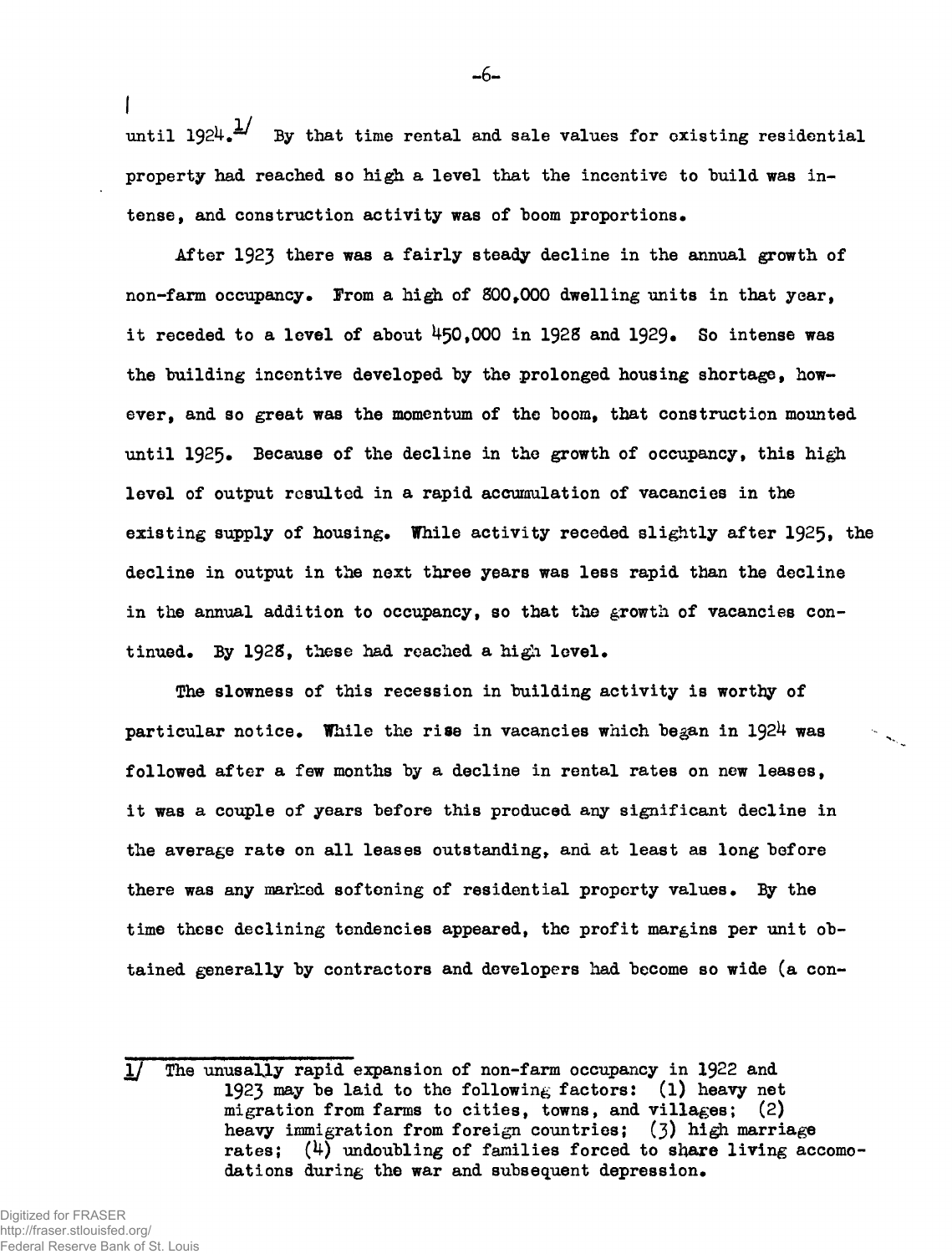**sequence of course, of the prolonged housing shortage) that they could he**  narrowed materially with but little effect on the volume of construction. *By* **this time also, the building boom had developed lender confidence, not to mention new financing expedients such as real estate bonds, so that the availability of construction loans was actually increasing during the**  period when an excessive vacancy supply was being accumulated. Notwith**standing the fact, therefore, that the contractors<sup>1</sup> construction costs did not decline, sales of new housing were fairl y well maintained for two or three years in the face of falling rents and values for existing properties by a more or less continuous shrinkage of the unit profit margins of the**  producers of housing, and by the aid of thinner equities demanded of buyers.<sup>1/</sup>

**This process obviously could not go on forever. The weight of the growing volume of vacancies accelerated the cheapening of existing residentia l facilitie s competitive with new construction, while a further chiseling of profit margins by contractors snd developers became less and less compatible with the maintenance of the former rate of activity. As the prices required to move new housing declined, more and more situations**  developed in which construction was curtailed or suspended. A critical stage in the process was reached in 1929. Partly because of a tightening **of the mortgage market then under way, but chiefly because of overbuilding,**  construction activity in the residential field entered an acute slump, which, incidentally, was in full swing before the break in the general economic situation in the fall of the year.

 $-7-$ 

**<sup>1/</sup>** The ability of producers to sell new housing at declining prices was **probably increased somewhat during this period by a softening**  of the prices of vacant land.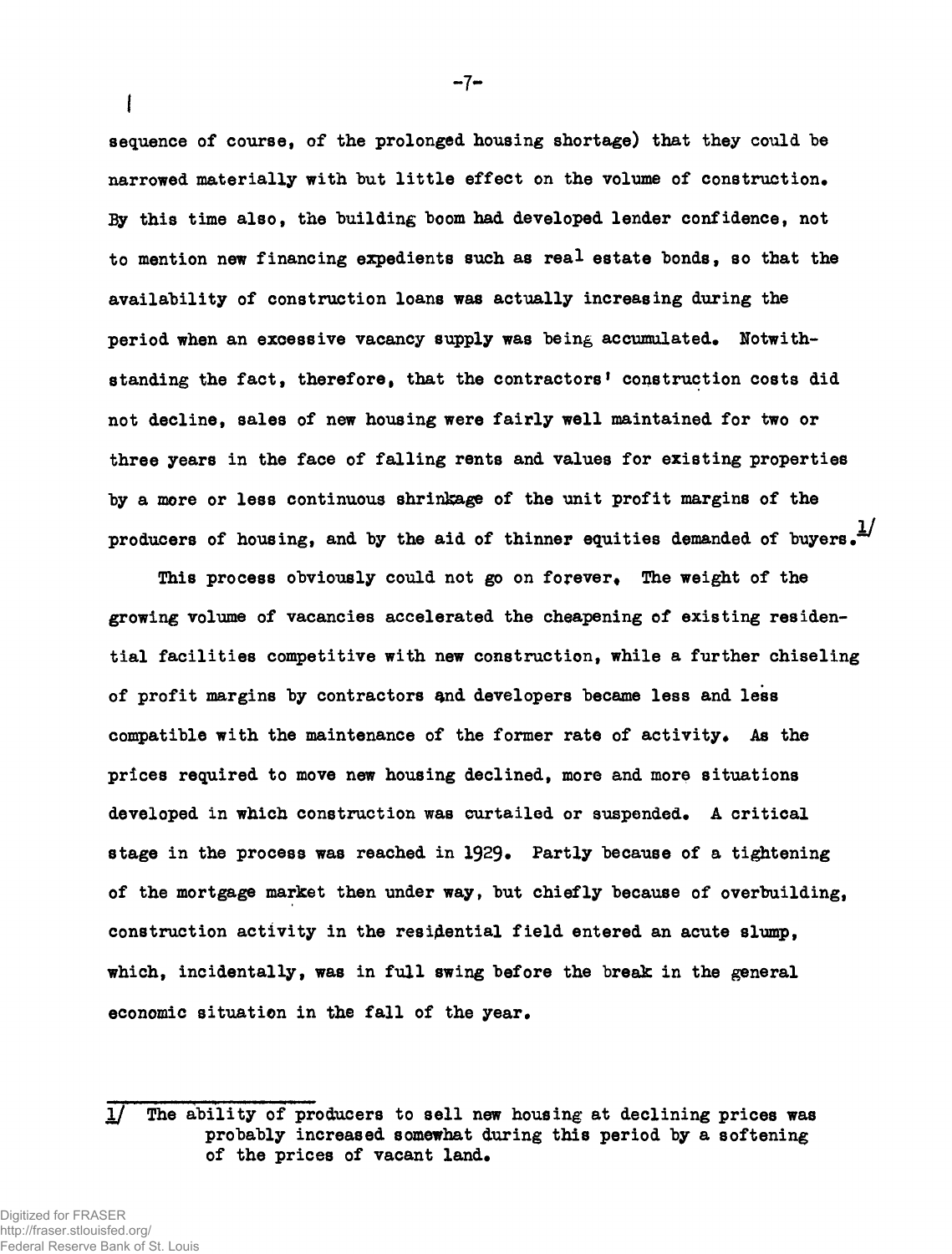The decade of the 'twenties thus presents an interesting and instructive example of the course of a building boom. Generated by an acute housing shortage, the boom gathered a momentum which carried it along until a surplus had accumulated. The impact of this surplus eventually sent building activity into a tailspin.

Had the general economic situation remainded strong after 1929, a moderate period of curtailed housing output might have absorbed excess vacancies and rectified the situation, but this corrective process had hardly begun when the slump in business supervened. To the depression the weakness in the housing situation was a serious aggravation, while the reflex effect of the depression on housing was to make a bad situation worse.

### Housing during the depression.

**I** 

The most important effect of the depression on housing was to suspend for several years the growth in occupancy on which, as we have seen, most of the demand for new construction depends. Because of the migration of population from urban communities to farms, the cessation of net immigration from abroad, the curtailment in the number of marriages, and the doubling up of families on account of reduced incomes, the total of nonfarm occupancy actually declined during the worst part of the depression and remained until  $193^{\text{4}}$  below the 1929 figure. Even now it exceeds 1929 by only 1,500,000 to 1,600,000 dwelling units, as compared with a gain of at least  $3,000,000$  units to be expected except for the depression.

This increase in the present occupancy over 1929 has been accomodated in part by a growth in the housing supply in the interval, which,

**-3-**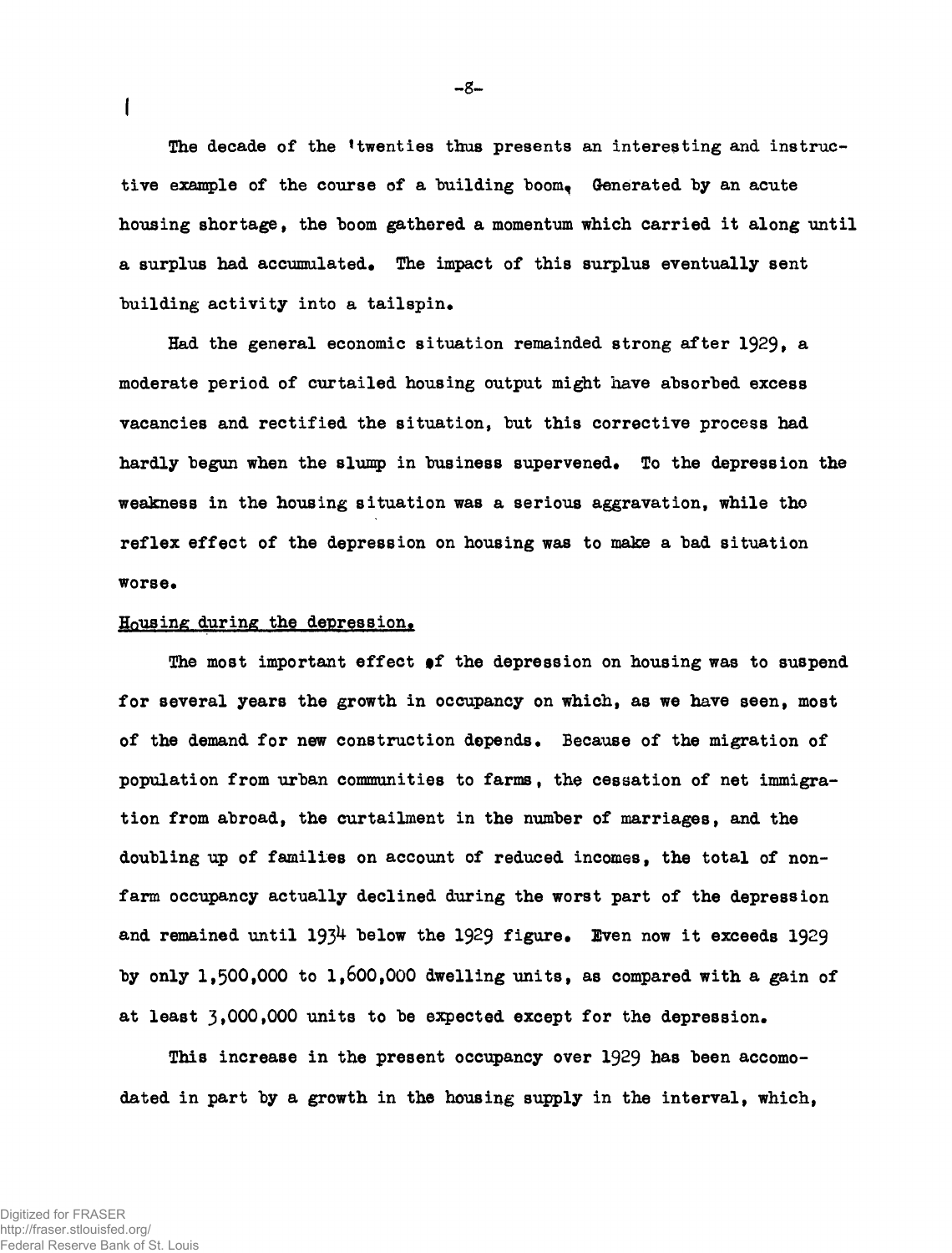**despite the drastic curtailment of building, has amounted to 800,000**  to 900.000 dwelling units. In part it has been accomodated by an absorption **of some of the large supply of vacancies existing at the beginning of the period\* Although the number of vacant units increased from 1929 to 1933 by**  something like 700,000, the reduction since then has been approximately **twice as great. At the present tine the supply i s about 400,000 to 500,000 dwelling units below the level indicated by a long-term average vacancy**  ratio.

The decrease in vacancies which be<sub>f</sub>an in 1933 was followed early in 1934 by an upturn in rental rates on new leases. It was at least a year **later , however, before there was any significant advance in the average of**  rents on outstanding leases or in property values. New construction did not begin to revive before 1935. The tendency for building to give a de**layed reaction to vacancy situations has been evidenced again in this movement. The housing shortage, as measured by the supply of vacancies, was**  more acute in 1936 than in 1925, when 900,000 dwelling units were produced. **yet the 1936 output has been less than a third of that amount. Realignments i n rents and values have clearly not proceeded fast enough to keep building in step with the growth of occupancy. Just as in the 'twenties we passed from a short ago to a surplus of housing because of the delayed response of building to the underlying supply and demand situation, we have already passed in the 'thirties from a surplus to a shortage, and for the same**  reason.

#### Building prospects during the next five years.

**Without going here into questions of method and procedure (which are** 

 $\mathbf{I}$ 

 $-9-$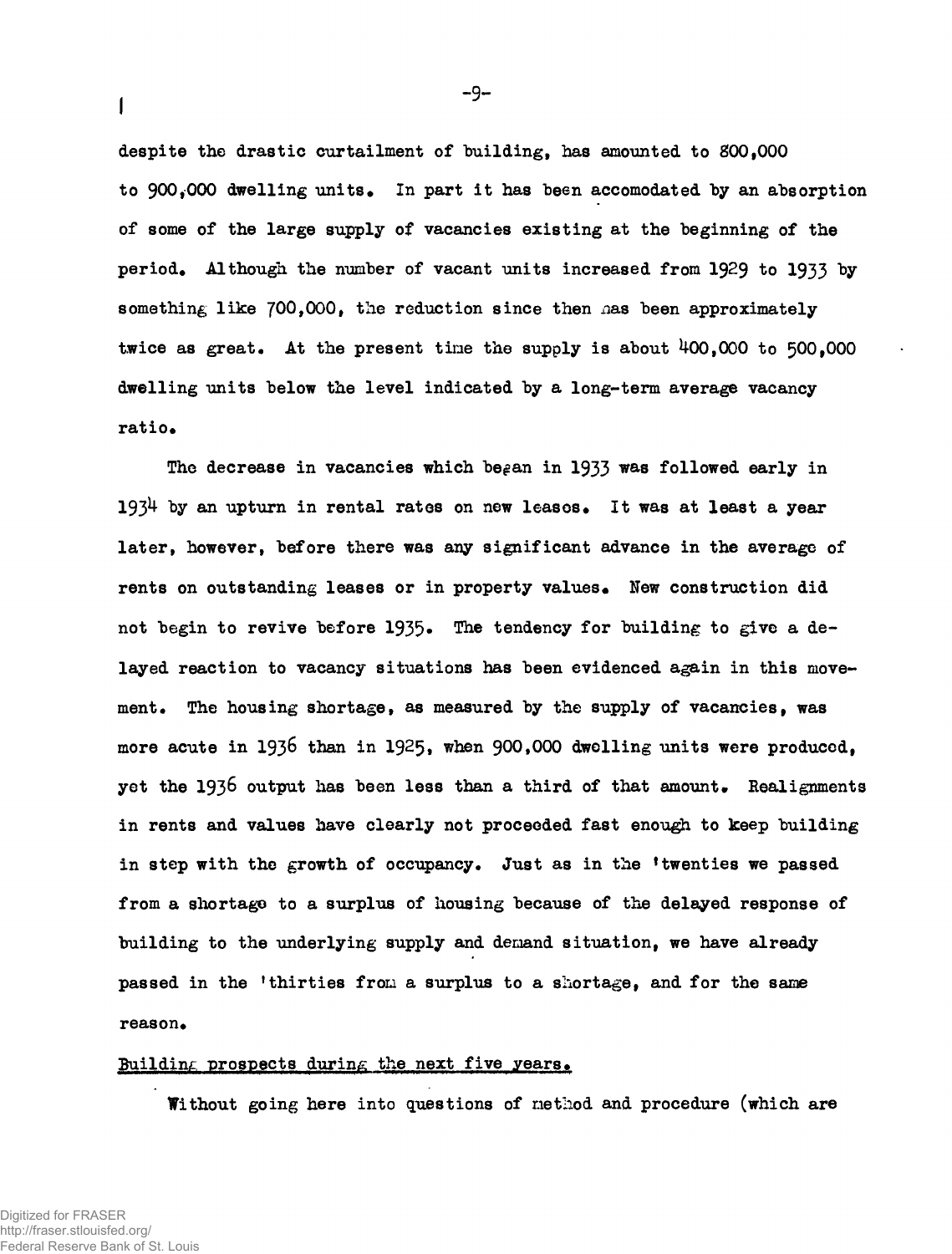discussed in the full memorandum) I shall merely summarize the results of **an analysis of the probable housing market during the next five years\* The**  estimates are based on the assumption that the period will be prosperous:

### **Components of the give-Year Housing Market**

|               | 1. Increase in households |                                                                              |           |
|---------------|---------------------------|------------------------------------------------------------------------------|-----------|
|               |                           | (a) From currently accruing natural increase                                 | 2,400,000 |
|               |                           | (b) From reduction of the depression marriage                                |           |
|               |                           | backlog                                                                      | 300,000   |
|               |                           |                                                                              | 300,000   |
|               |                           | (c) From undoubling of families<br>(d) From net reduction in farm households | 200,000   |
|               |                           | Total increase in households                                                 | 3,200,000 |
| $2_{\bullet}$ |                           | Replacement of dwelling units demolished during                              |           |
|               | the period                |                                                                              | 400,000   |
|               |                           | 3. Elimination of present housing shortage                                   | 500,000   |
|               |                           | Total housing market in                                                      |           |
|               |                           | dwelling units                                                               | 4,100,000 |
|               |                           | Average market per year                                                      | 820,000   |

The prospect may be summarized a little more fully in three propositions. (1) If building averages 800,000 units a year for the next five **years, the period should close with a reasonably comfortable housing situation. (2) I f construction averages J00f000 units annually the period should close with a shortage comparable in magnitude with the present shortage.** (3) **I f the average is** 600,000 **units, the shortage at the end of the period promises to be very acute, comparable, let us say, with the worst**  period after the World War.

**In view of the fact that the five years start at a relatively low level of construction (250,000-300,000 units in 1936) the attainment of a rate of 800,000 units a year cannot be expected until we are well into the period, and the achievement of that rate as an average for the period** 

**I**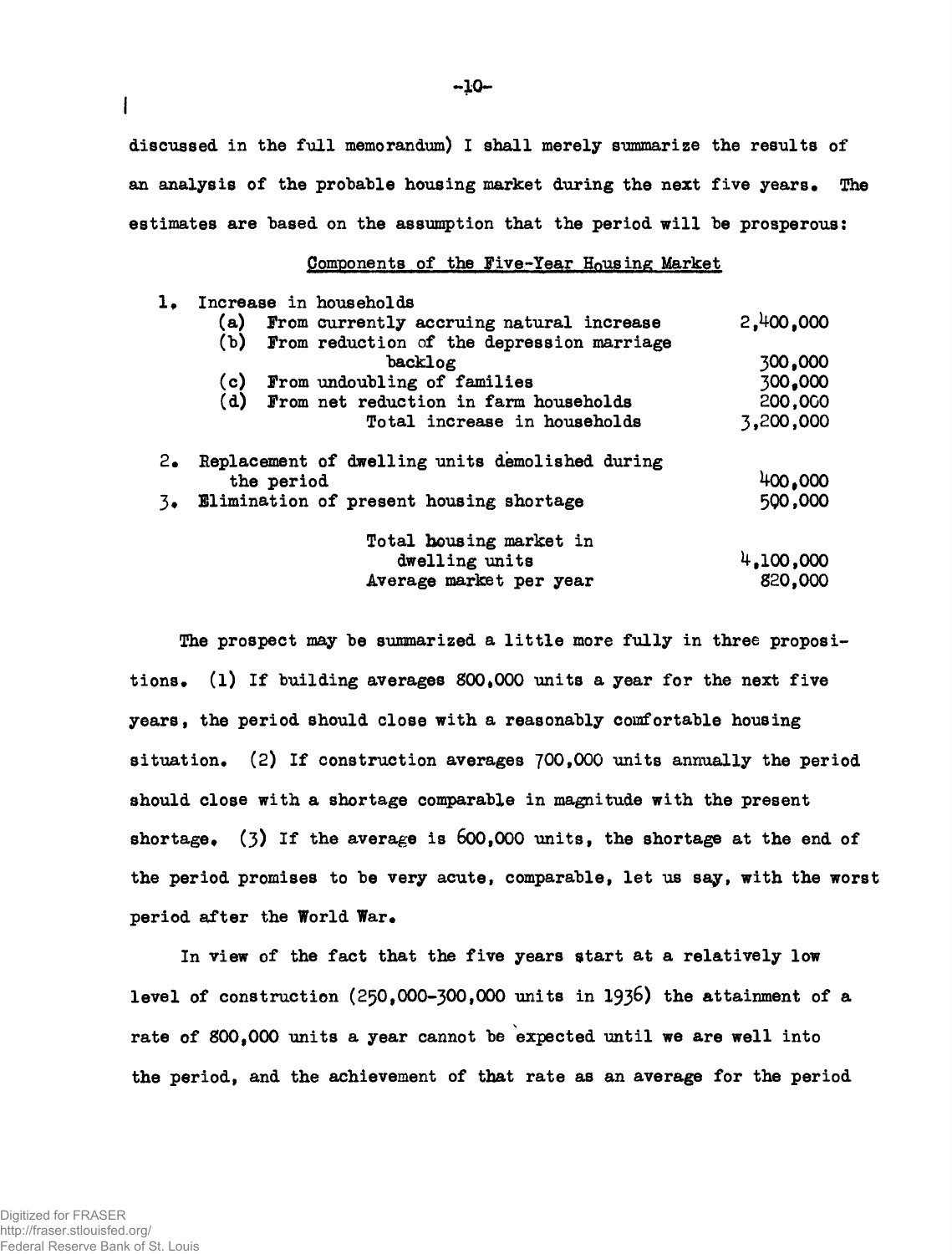**as a whole would call, therefore, for an output of at least a million**  units a year in its later stages. While this is not impossible (it is only **10 per cent higher than the 1925 peak) it seems to me doubtful that it wil l pome soon enough, i f it comes at all, to produce an average of 800,000**  for the five years. The inference is, therefore, that there will be some housing shortage remaining at the end of the period.

**One reason for this doubt i s the danger that as construction activity increases there wil l develop shortages of skilled labor, and of certain classes of building materials, that wil l retard further expansion\* Such**  a limitation of the output of new housing, if it becomes effective, will **be reflected partly in higher labor and material costs and partly in higher unit profit margins for contractors and developers, but in any event**  the final cost of the product to buyers will tend to rise sufficiently to **equate demand with the limited supply being produced\* I t seems likely**  that it will require prices for new housing materially higher than those **now prevailing to mobilize enough productive activity to offset demolitions and occupancy expansion during the next few years, to say nothing of eliminating the shortage now existing\* I am inclined to believe that barring unexpected developments in pre-fabrication, government subsidies,**  or other alleviatives of the situation, supply and demand will be equated **during the next five years by a volume of construction which averages between 600,000 and 800,000 dwelling units a year, with 700,000 as likely**  a guess as any. This would represent an average expenditure at pre-de**pression building cost levels (including repair activity) of U#5 to 5** 

 $-11-$ 

 $\overline{1}$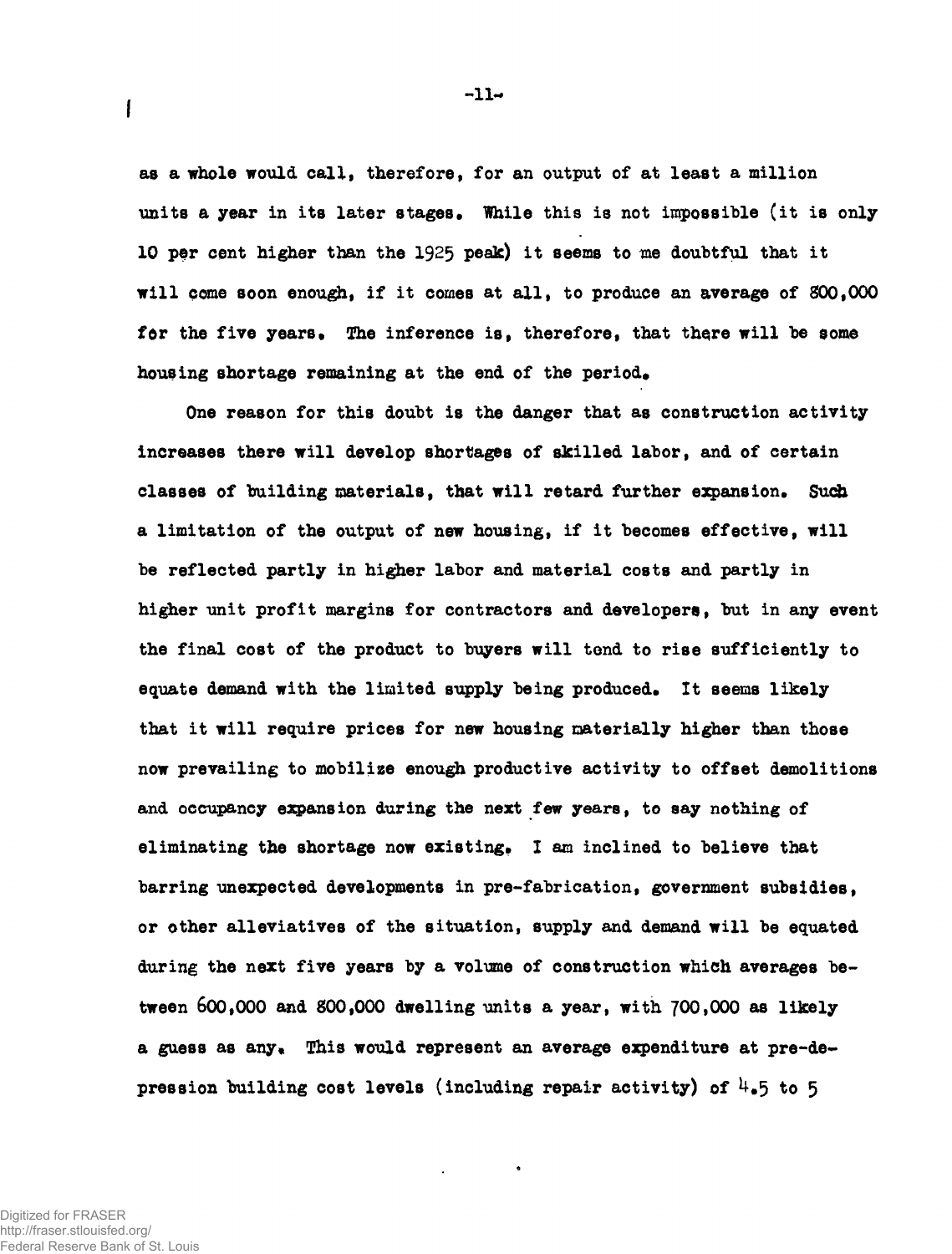billions of dollars annually. Higher cost levels would of course increase **this figure.** 

**There seems no doubt, in any event, that the current housing shortage wil l become considerably worse before it begins to be generally alleviated. Even with the most rapid pick-up in construction for which we have any reason to hope, the prospect i s for a worsening of the situation for at least a year, and the probabilities appear to favor a period nearer two years than one. The shortage seems destined to become decidedly acute in many places during this stage. The attainment of reasonably comfortable housing conditions is , of course, much more remote than the beginning of**  improvement, since progress will at first be slow.

### **More remote prospects.**

**f** 

For the next few years the housing market will experience an excep**tional concentration of demand. Superimposed on the regular demand arising from the currently accruing uatural increase in households and the replace**ment of structures currently demolished will be a special and temporary de**mand attributable to the after-effects of the depression. This special demand appears to total something like 1,300,000 dwelling units, as follows:** 

| Accumulated housing shortage at the end   |         |  |  |
|-------------------------------------------|---------|--|--|
| of 1936                                   | 500,000 |  |  |
| Delayed marriages likely to be contracted |         |  |  |
| in the future                             | 300,000 |  |  |
| Probable undoubling of families still     |         |  |  |
| doubled because of the depression         | 300,000 |  |  |
| Probable net decrease in farm families1   | 200,000 |  |  |
|                                           |         |  |  |

If, as seems probable, these special demands will become effective

There is no satisfactory way of estimating this item. The assump**tion here i s that the net decrease in farm fnmilies during**  the next few years will be half of the increase attributable **to the depression. This seems a conservative supposition.**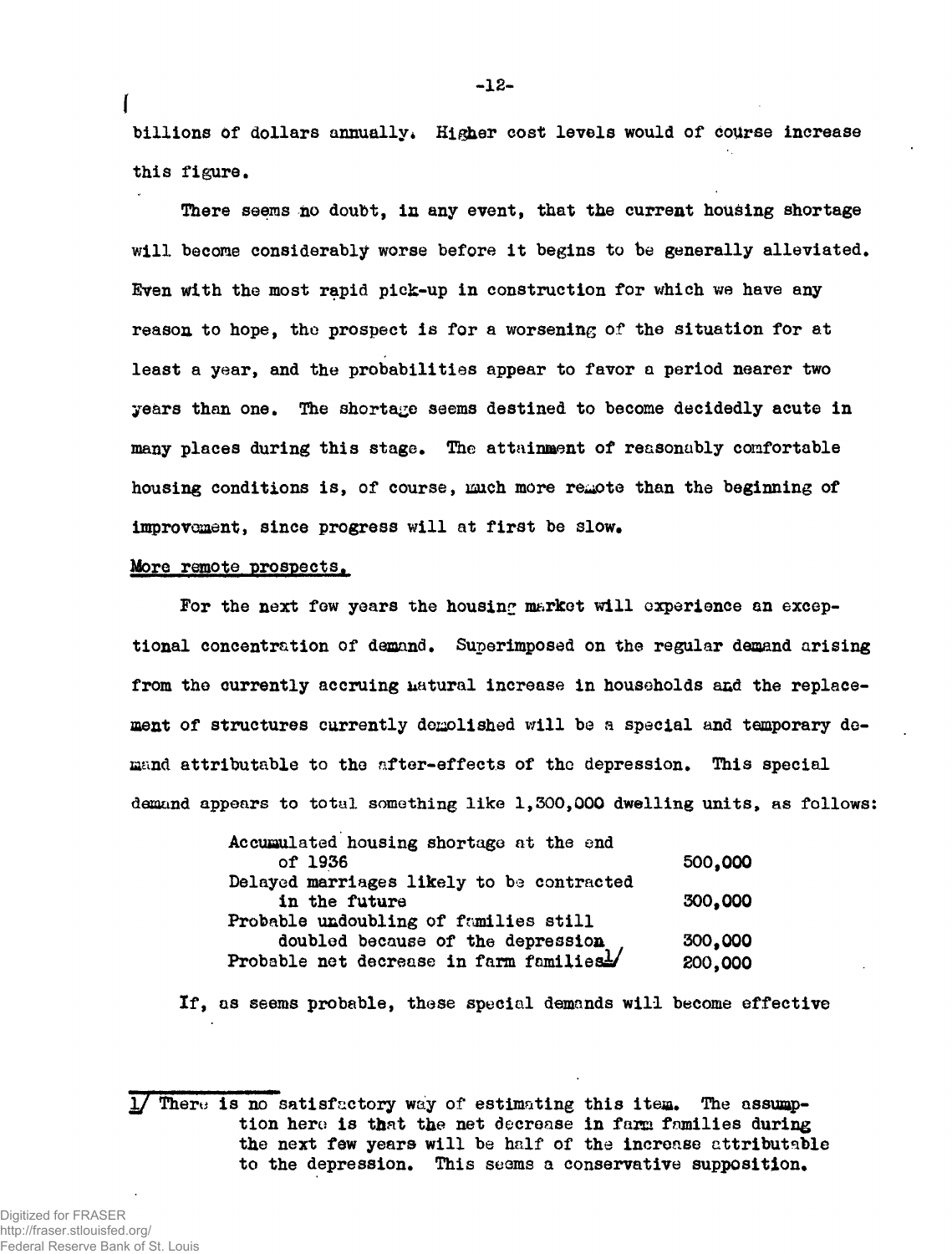during the first few years of prosperity, the building of housing will be stimulated to a level that cannot be maintained once they have been satisfied. The regular demand thereafter, barring an unprecedented increase in demolitions and replacements, will probably be around  $600,000$ dwelling units a year. If during the period when general and special demand operate concurrently construction activity is stepped up to say a million units a year, a subsequent let-down will be inevitable.

Historical analogies are seldom close, and no one can rightly be very confident of inferences drawn from earlier situations, but it seems to me nevertheless that there is enough similarity between conditions prevailing at the beginning of the last building boom and those obtaining today to justify a tentative expectation that the forthcoming boom will repeat, in a general way, the pattern of the preceding one.

If this expectation is justified, we may look forward to a protracted housing shortage, accompanied by rising rents and values, with the latter culminating at very high levels when building activity at last overtakes the current growth in occupancy (plus demolitions). By that time construction costs will be high, along with land values and contractor-developer profit margins, and the momentum of the building boom will carry it forward despite a decline in the growth of occupancy and the accumulation of vacancies. By that time also, lenders will be full of confidence. The most liberal loans will be made at the top of the market, or even during the early stages of the recession in values. The sale of new housing will be supported against the growing competition of existing structures by a narrowing of the wide profit margins previously obtained by contractors

 $\mathbf{I}$ 

 $-13-$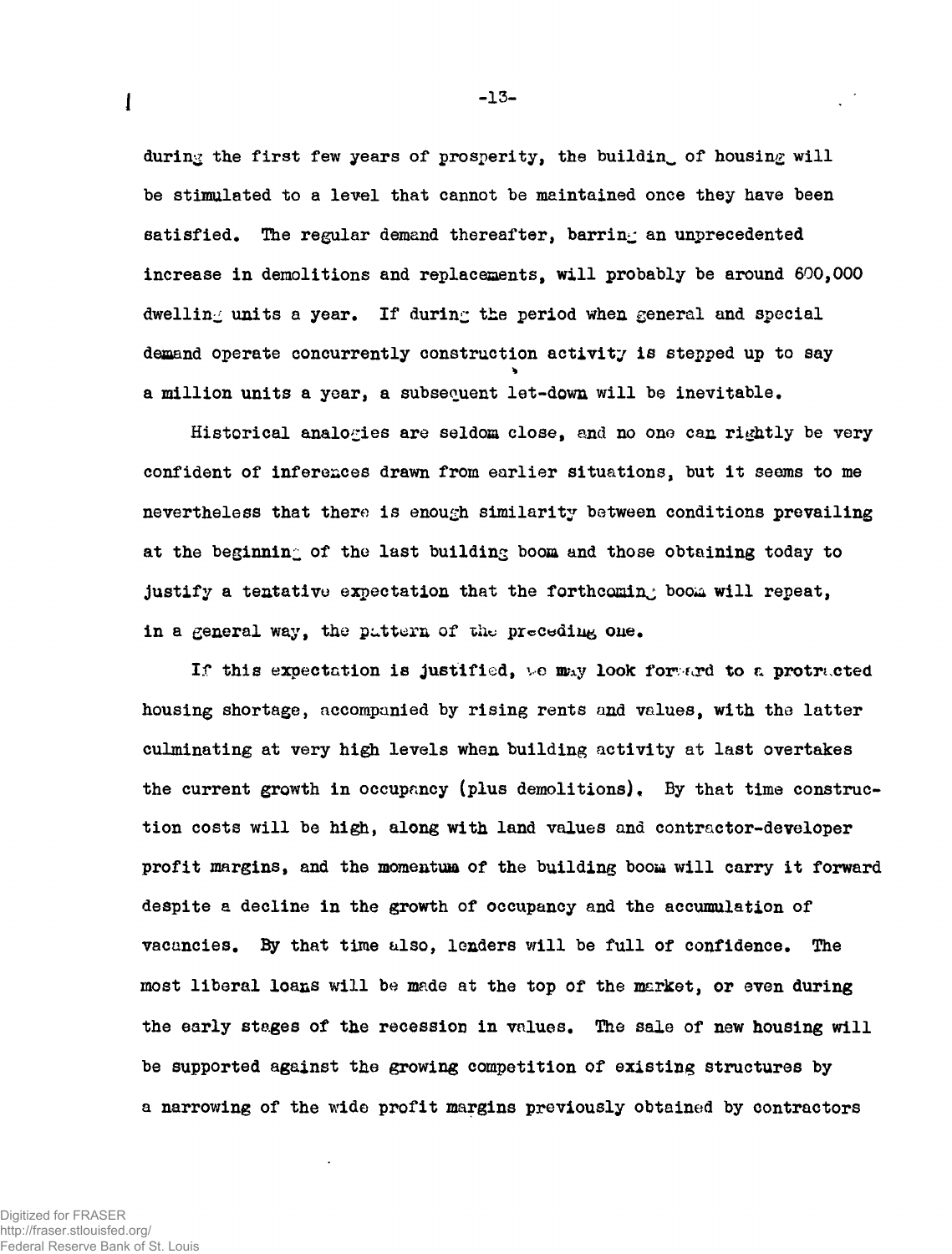and developers, and by excessive credit. In the end the process will enter its critical stage when new housing can be sold only at prices which severely restrict output and when lenders become disturbed by the adverse trend of developments. A fairly ubrupt contraction of activity will then ensue .

This pattern of developments is not presented as a definite forecast, but merely as a basis for orienting our expectations at the moment. Constant rechecking and revision of these expectations will be necessary as time goes on. It is quite possible that some of the incipient developments of the current housing situation, such as pre-fabrication and mass production, or government leadership in the mortgage market, may later become sufficiently controlling to alter the pattern, or that the course of business activity in general way provide a background for housing construction so different from that of the Twenties that a radically modified pattern results. Just now, however, I see no reason to reject the pattern of the preceding housing boom as a tentative guide to the future.

If governmental authority is to be invoked to prevent the accumulation of a housing surplus and a subsequent reaction some years from now, it seems to me that control over the supply of mortgage funds for new construction is the most promising approach. This would have to be much more intimate and direct that the blanket and general control over money rates now within the power of the Reserve Board.

It is one thing to prevent the development of housing surpluses, and quite another to stabilize the volume of residential construction.

**I I** -14 - **I** -14 - **I** -14 - **I** -14 - **I** -14 - **I** -14 - **I** -14 - **I** -14 - **I**